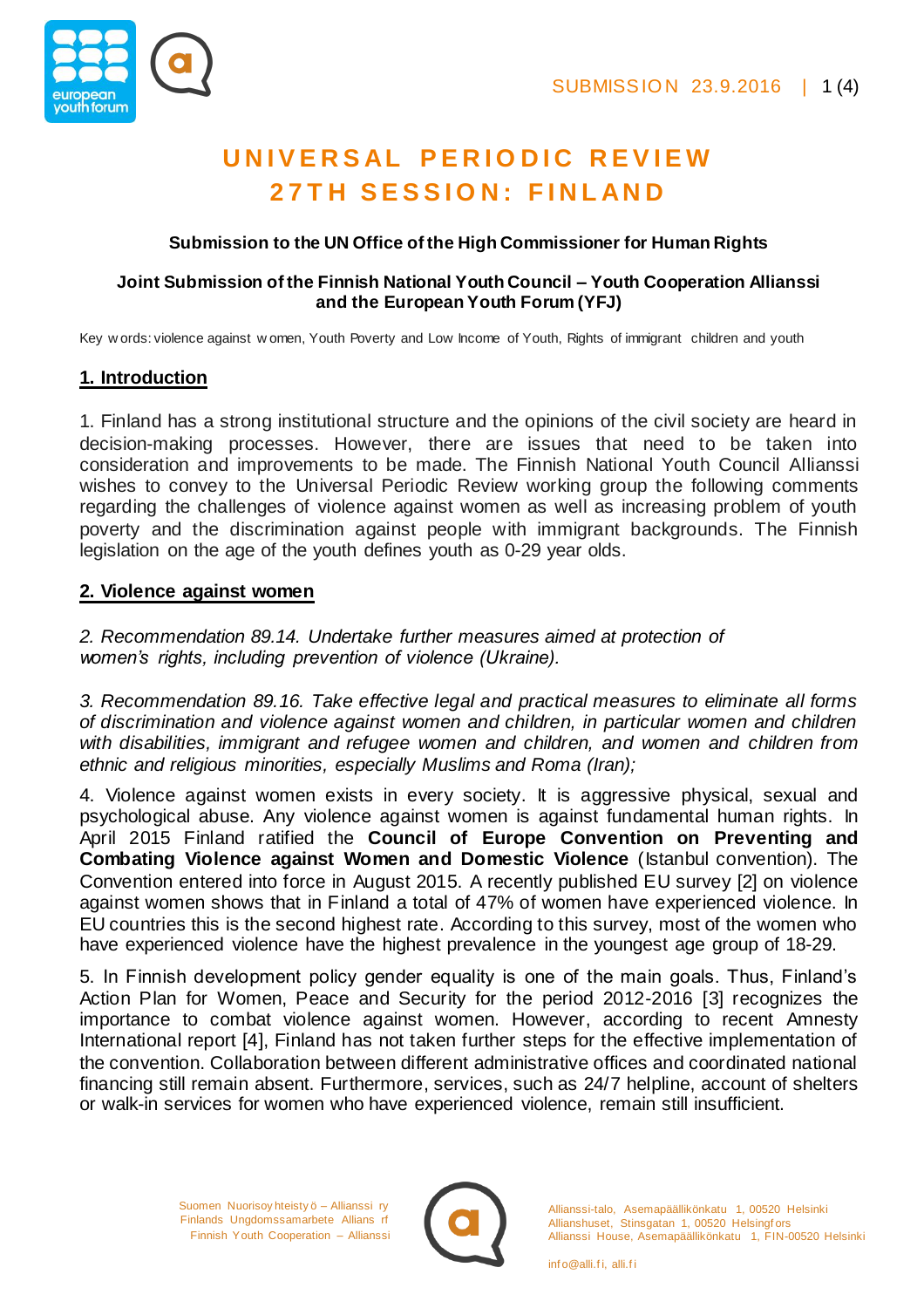

### **6 . R E C O M M E N D A T I O N S :**

- **a) Prepare a national finance plan with allocated targets to combat violence and discrimination against women.**
- **b) Provide access and financial aid to support services, such as, 24/7 helplines and walk-in services.**
- **c) Strengthen cooperation between different government agencies and municipal administrations**

#### **Sources:**

- [1] https://www.unece.org/fileadmin/DAM/Gender/publication/Finland\_2014\_05\_02\_Beijing\_20\_\_National\_Report\_FINLAND.pdf
- [2] http://fra.europa.eu/sites/default/files/fra-2014-vaw-survey-factsheet\_en.pdf [3] http://www.peacewomen.org/assets/file/finland\_nap\_2012.pdf
- [4] https://www.amnesty.org/en/countries/europe-and-central-asia/finland/report-finland/

# **3. Youth Poverty and Low Income of Youth**

7. The Bank of Finland's statistics [1] show that the rising standard of living acquired during the last generation has not benefited the younger generations at all. Between the years 1990 and 2013 the income level of under 35-year-old adults has collapsed in comparison to the rest of the society, while the income of older generations and especially pensioners has risen. This development is due, among other things, to the poverty of students, youth unemployment and the financial crisis.

8. The amount of young people living under the poverty threshold has increased significantly. According to Statistics Finland 30% of young people have incomes of less than 60% of the median for households' equivalent disposable monetary income. The amount of people living in poverty is higher among the 18 to 30 year-olds than in any other age group. The poverty is deepest among young people, as one third of the low-income youth are amongst the poorest section of the population. Their income is under 40% of the median for households' equivalent disposable monetary income. [2]

# **9 . R E C O M M E N D A T I O N S :**

- **a) Include an assessment of impacts on young people and intergenerational justice in each policy process. Invest especially in the youth guarantee, the education system, student grants and preventive services.**
- **b) Allocate funds to support youth employment and create financial incentives for employers to recruit young people. Provide support for unemployed young people at an early stage to avoid prolonged periods of unemployment as they increase the risk of social exclusion.**
- **c) Grant youth and students access to an equal standard of welfare support as other age groups.**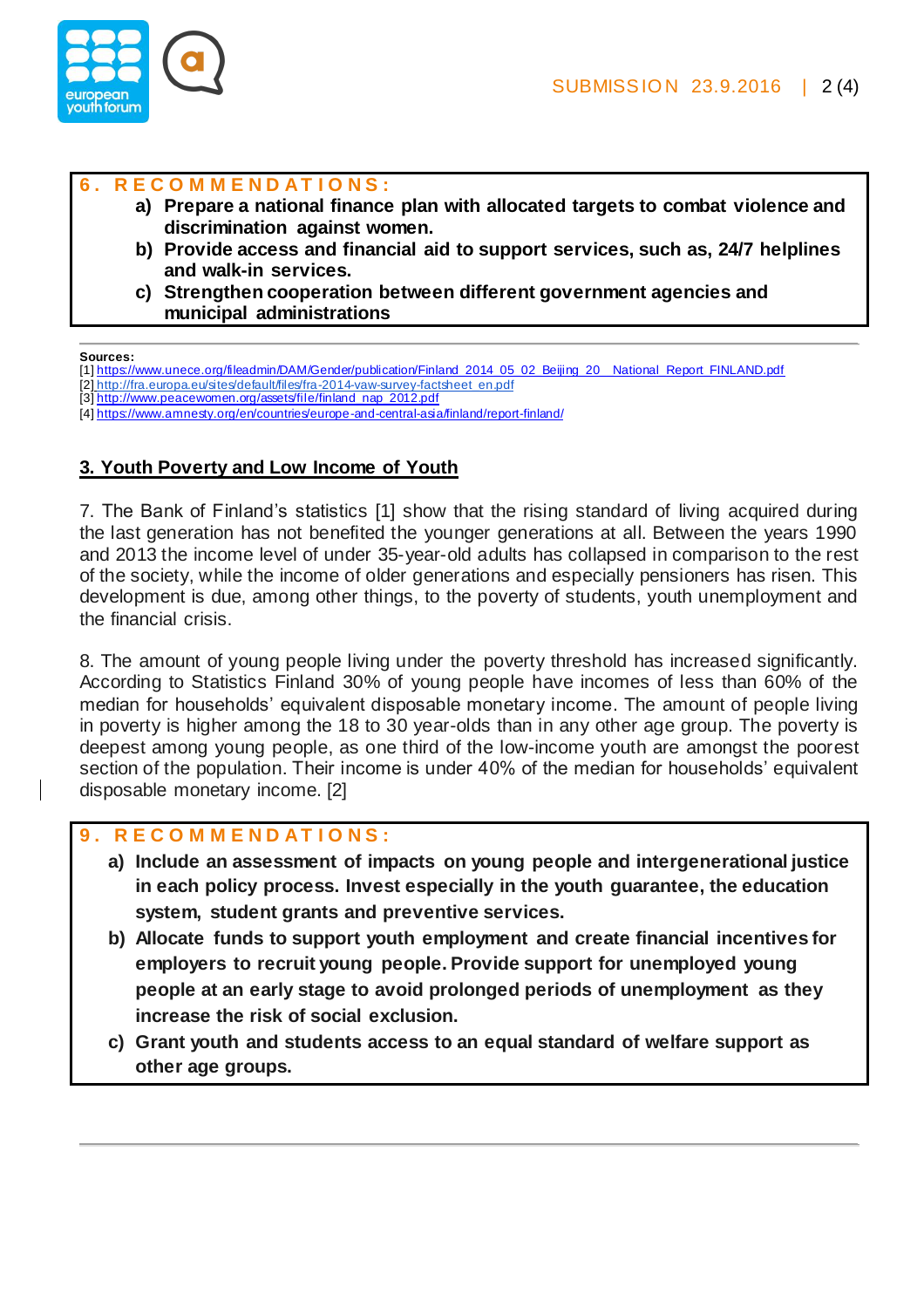

**Sources:** 

[1] http://www.eurojatalous.fi/fi/2016/artikkelit/pitkittynyt-taantuma-heikentaa-nuorten-sukupolvien-asemaa-suomessa/ [2] http://www.tilastokeskus.fi/til/tjt/2014/01/tjt\_2014\_01\_2016-03-18\_tie\_001\_fi.html

## **4. Rights of immigrant children and youth**

*10. Recommendation 89.50. Give more attention to asylum-seekers and unaccompanied minors in cases of family reunion (Iraq)*

11. In 2015 Finland received 32 476 asylum seekers, one fifth of them (7624), being children. Criteria for family reunification has been made more stringent three times since 2010. The latest government´s proposal for amending the Aliens Act (HE 43 / 2016 vp) was approved in June 2016 by the parliament. [1] The government proposal widened the financial criteria of "secure means of support" to apply also to cases where family reunion is requested by an underage child who has been granted international protection. Exception is granted if the person in question is a family member of a quota refugee or a person who has been granted asylum and the application has been submitted within three months from the submission of the sponsor´s positive decision.

12. The limit for secure income is defined by the Finnish Immigration Service´s internal guidelines. [2] The Constitutional Law committee emphasized (PeVL 27/2016) that the income requirement should be deviated from when it is in a child's interest. [3] However, the law was not amended to exclude children who have been granted international protection. For example, a child applying for family reunion with a sibling and two parents would need "secure means of support" of 2600 euros per month.

13. The three months limit for applying for family reunion is almost impossible to reach, as family members need to be present at interviews in person at a Finnish embassy before the application can be processed. It is not possible to apply from abroad by post or e-mail. Finland does not have embassies for example in Iraq, Afghanistan or Somalia, so the applicants family members from Iraq need to travel to Finland´s embassy in Turkey, where strict visa requirements toward Iraqi citizen prevent many applicants from participating in an interview within the required three months' time period.

14. The amendment also violates the **United Nations Convention on the Rights of the Child** *Article 2 (1*) which states that States Parties shall respect the rights set forth in the Convention without discrimination of any kind, irrespective of the child´s or his or her parent´s social origin, property or other status. [4] [5]

15. Requiring unaccompanied underage children, who have been granted international protection, to earn almost as much as the median income in Finland in order to bring their parents and siblings to Finland is against the child´s interests and against Finland´s international commitments under **the United Nations Convention on the Rights of Child** and under the **European Convention on Human Rights**. Special regard should be paid to the *right to family life*, *right not to be separated from parents against the child´s will* and *positive, humane and expeditious treatment of family reunification applications*.